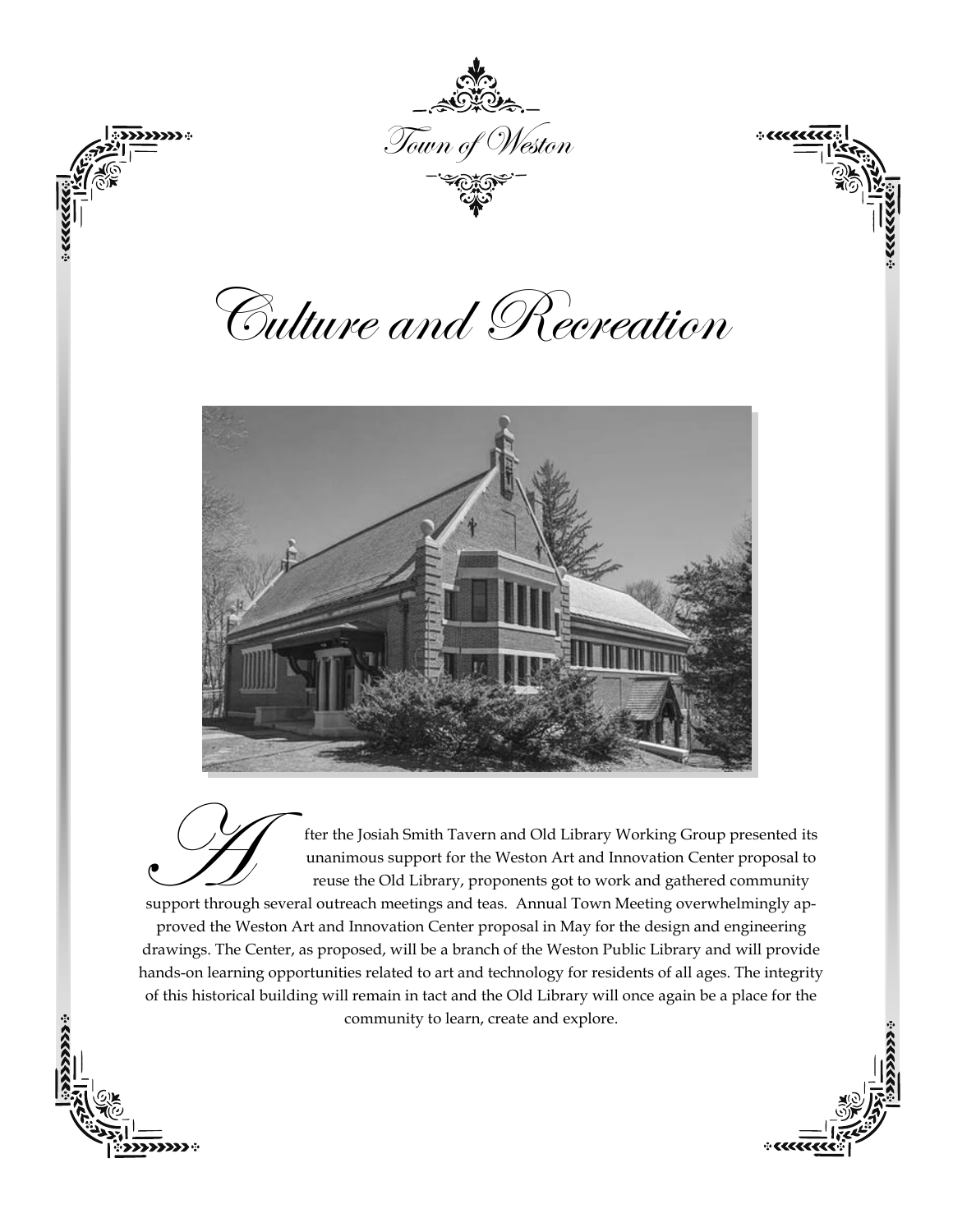# **REPORT OF THE WESTON CULTURAL COUNCIL**

The Weston Cultural Council is charged with distributing money allotted to the Town by the Massachusetts Cultural Council. Weston's allocation for fiscal year 2017 was \$4,400. Grants are awarded to individuals or groups in support of projects in the arts, humanities, and sciences that are a benefit to the residents of our town.

| <b>Grant Title</b>                                                                               | <b>Council Liason</b> | <b>Grant Amount</b> | <b>Performance Date</b>                                              |
|--------------------------------------------------------------------------------------------------|-----------------------|---------------------|----------------------------------------------------------------------|
| <b>Gregory Maichack</b><br>Pastel Paint the 45-<br>Million Dollar Flower                         | Fang Liu              | \$470.00            | January 19, 2017                                                     |
| Land's Sake<br>Open Farmyard -<br><b>Experiencing Farm Life</b>                                  | Jinshang Shen         | \$1,250.00          | Weekly, from June<br>through mid-October                             |
| <b>Weston Friendly</b><br>Society<br>A Christmas Carol                                           | Rebekah Lord Gardiner | \$700.00            | November 26 <sup>th</sup> through<br>December 4 <sup>th</sup> , 2016 |
| The Massachusetts<br><b>Educational Theater</b><br>Guild<br>Massachusetts Theater<br>Celebration | Tricia Liu            | \$500.00            | March 18, 2017                                                       |
| Jacob Litoff<br>Music Concert                                                                    | Emily Fishkin         | \$330.00            | October 2017                                                         |
| <b>Weston Drama</b><br>Workshop<br>Bringing the Dance in<br><b>Billy Elliot</b>                  | <b>Thomas Szekely</b> | \$1,000.00          | <b>July 2017</b>                                                     |
| Sara Ann Curry<br>Stories Yet to be Told                                                         | Amy Gerson            | \$150.00            | February 14, 2017                                                    |

# **Grants Awarded in 2016**

#### 2016 Weston Cultural Council Members

| Appointed by the Board of Selectmen |            |                      |               |
|-------------------------------------|------------|----------------------|---------------|
| Tricia Liu, Chair                   | April 2018 | Amy Gerson           | April 2018    |
| Jinshan Shen, Treasurer             | April 2018 | Fang Liu             | February 2018 |
| Cheryl Alpert                       | Resigned   | <b>Audrey Pepper</b> | March 2016    |
| Inge Thorn Engler                   | March 2016 | Diane Sherlock       | November 2017 |
| Emily Fishkin                       | April 2019 | Thomas Szekely       | November 2017 |
| Rebekah Lord Gardiner               | April 2019 |                      |               |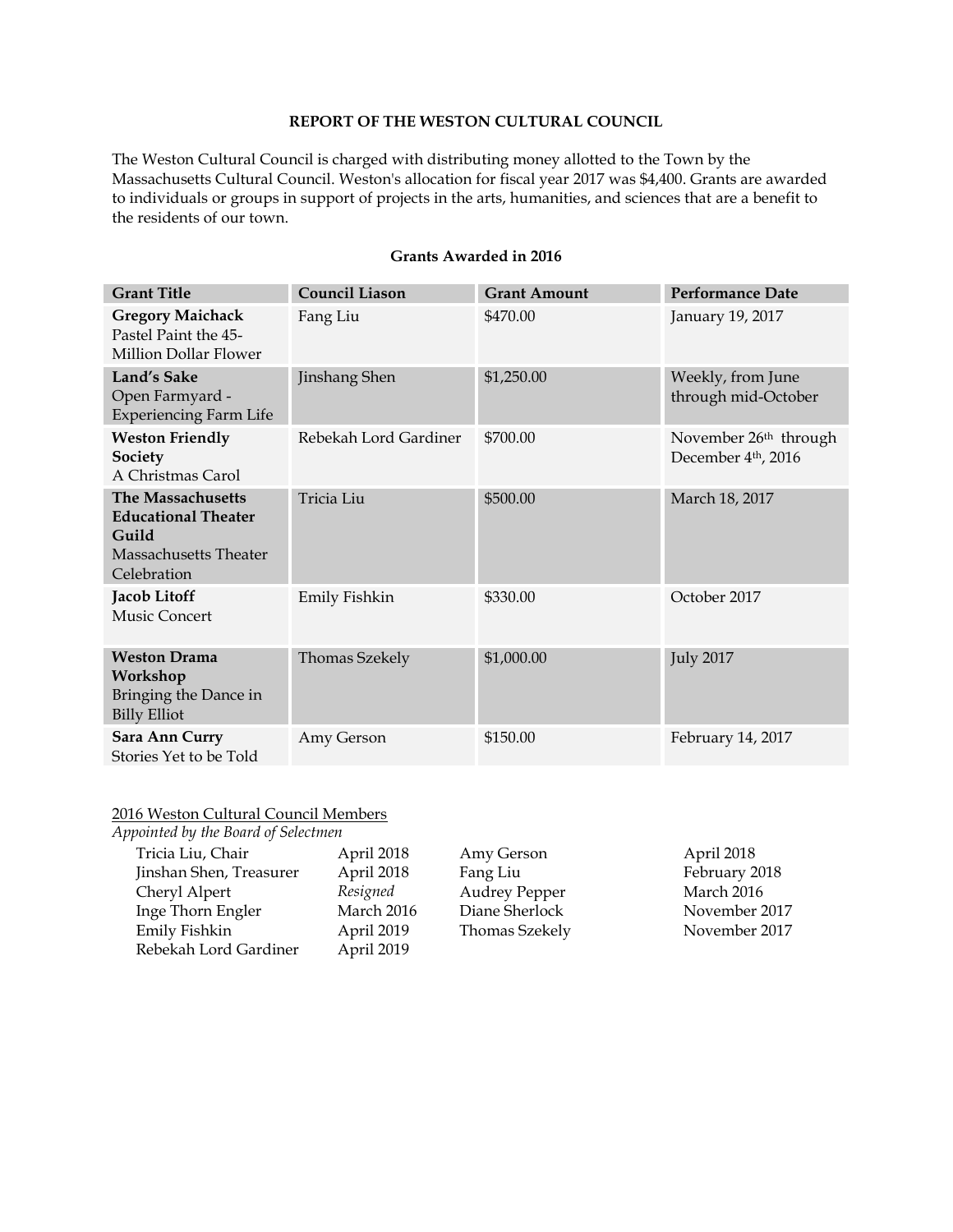## **REPORT OF THE WESTON PUBLIC LIBRARY**

## Trustees of the Weston Public Library

This was a busy year. We encouraged more people to visit the Library as we focused more on community outreach. The early months of 2016 were spent preparing for the design fund request for the Weston Art and Innovation Center, or WAIC, to be developed in the Old Library building. Preparations paid off, as the funds were approved by Town Meeting in May. More details on that effort can be found later in this report.

As always, the Library's staff underwent changes during the year. Well-loved staff members moved on, and we welcomed several new talented members to our team.

Interior and exterior updates to the building continued, including updated interior signage and, with a focus on safety, a handicapped rail was added along the front walkway, leading to the parking area. Curbing improvements were made and more will follow. Also, a Soofa, a solar powered charging station that doubles as a park bench, was added to the front lawn of the Library. This generous gift from the Friends of the Weston Public Library (the Friends) provides a public place for recharging electronic devices at any time, regardless of whether the Library is open.

Our many cultural programs were varied and successful, including a very special "Afternoon at Downtown Abbey," which was sponsored by the Friends. Author talks, concerts, reading groups, lectures, art exhibits and children's events were well attended throughout the year.



*The Friends of Weston Public Library generously provided funding for the addition of a solar charging bench as a gift to commemorate their 50th anniversary. The Soofa Solar Bench is a combined outdoor bench and solar powered charging station*

We look ahead to the introduction of "One Point of Service," which entails blending the Reference and Circulation desks together for more effective service. We also anticipate wide appreciation for our new public computer system, through Userful, that will be introduced in 2017.

While we focus on always improving service for all library users, we also look ahead to the renovation of the Old Library building and the creation of the Weston Art and Innovation Center, which will enable us to welcome more people and offer more services.

### Adult Services Department

In 2016, the total number of items checked out at Weston Library was 366,945. Books are the most frequently circulated item, followed by DVDs, and books on CD. While there were 9,670 e-books checked out, this figure represents approximately 10 percent of the books that are being read by our patrons. In spite of the many tablets and electronic reading gadgets, print books remain overwhelmingly more popular. By subject, the most widely read genres at the Weston Public Library are (in order of popularity): Fiction, Cooking, Mystery Fiction, Travel, Medical/Fitness, Self Help, Economics, books in Chinese, Management/Public Relations, and Social Science.

Library users visit our curated collection of "Best Bets" and "Awards" so often that this section was expanded in 2016. When a patron asks for a really good book, this section is their "best bet." Titles that were popular in this collection included: "My Brilliant Friend," by Elena Ferrante; "A Man Called Ove,"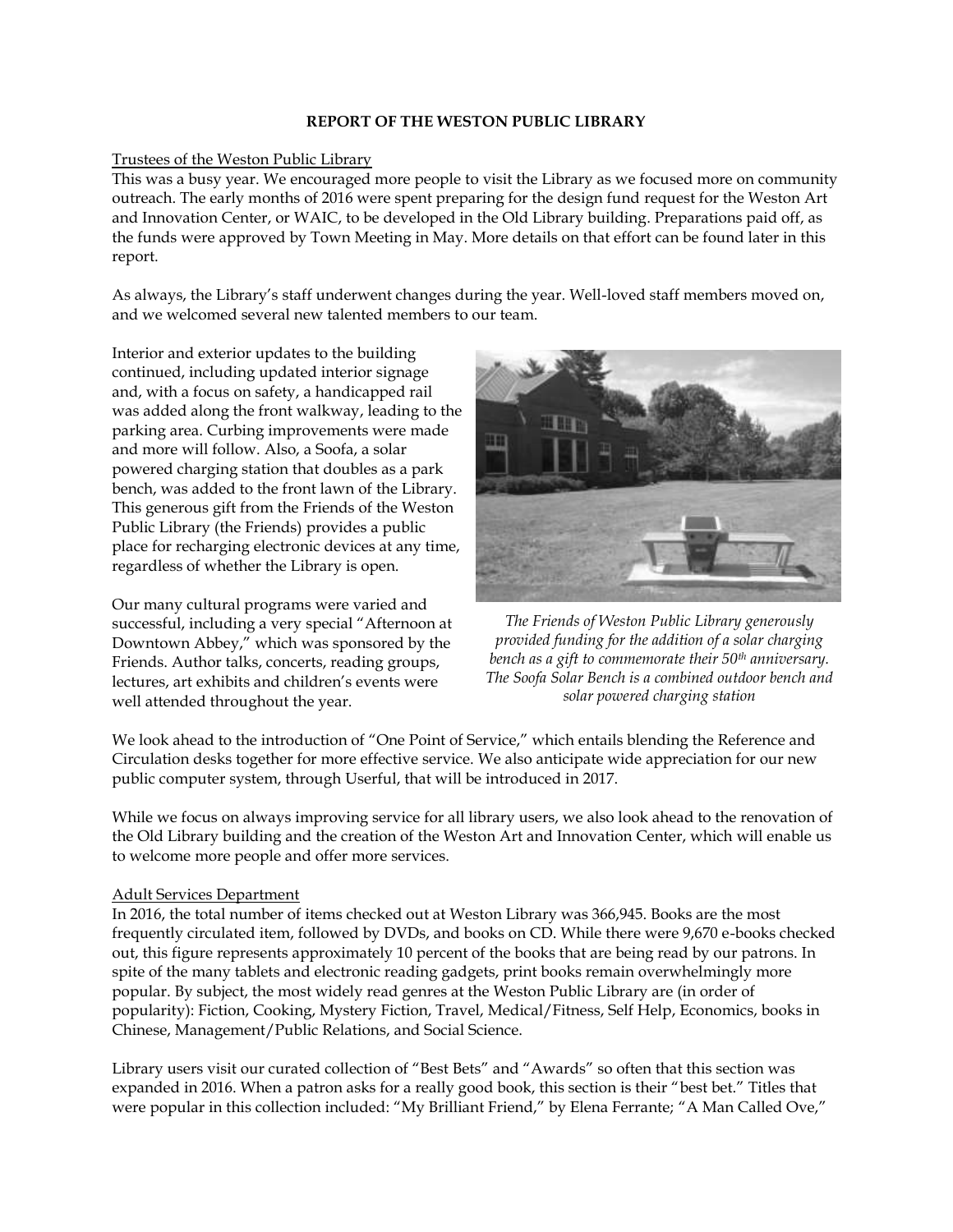by Fredrik Backman; "In the Unlikely Event," by Judy Blume; "Never Go Back," by Lee Child; "Orphan Train," by Christina Baker Kline; "Three Wishes," by Liane Moriarty; and "The Light Between Oceans," by M. L. Stedman. Most borrowed titles in the "Awards" collection included: "Conservationist," by Nadine Gordimer; "Narrow Road to the Deep North," by Richard Flanagan; "We Are All Completely Beside Ourselves," by Karen Joy Fowler; "Death Comes to Pemberley," by P. D. James; and "The Sympathizer," by Viet Thanh Nguyen.

Weston Public Library participates in the OverDrive Advantage program, which allows the Library to purchase additional e-books and audiobooks for the exclusive use of Weston residents. The 886 digital titles available in the Advantage collection were checked out a total of 2,952 times. While print borrowing is still more popular, patrons' use of our e-books has increased an average of 12 percent between 2015 and 2016. Currently, the most popular titles from the e-book list are: "Hillbilly Elegy," by J. D. Vance; "A Man Called Ove" by Fredrik Backman; "A Gentleman in Moscow," by Amor Towles; "Small Great Things," by Jodi Picoult; and "The Underground Railroad," by Colson Whitehead. The e-books that were most circulated in 2016 were: "The Nightingale," by Kristin Hannah; "The Girl on the Train," by Paula Hawkins; "All the Light We Cannot See," by Anthony Doerr; "The Sympathizer," by Viet Thanh Nguyen; and "Me Before You," by Jojo Moyes.

What *was* the most popular book in Weston in 2016? It was "When Breath Becomes Air," by Paul Kalanith, the moving account of a young doctor finishing medical school and at the same time learning of his own terminal diagnosis.

The long-standing Fiction Book Discussion Group meets on the fourth Tuesday of each month, from September to May. The group is co-facilitated by the Adult Services Librarian and a dedicated group member who provides tireless leadership and logistical support. At its May meeting, a reading list is chosen for the next year. Members of the group volunteer to lead the book discussions each month. A majority of group members have attended 10 years or longer and many have been members for 30-plus years.

## Youth Services Department

The borrowing of children's books increased in 2016 over the prior year by about 1,500 items. A total of 164,869 items circulated from the Youth Services Department throughout the year. Children visiting the Library asked 13,438 reference questions this year (compared to 14,259 in 2015) and the number of requests to use a computer decreased slightly from the prior year. This may be due to children bringing their own devices to the Library with them. We also have continued the 2015 policy of computer use for homework only until 5:00 p.m.

### *Children's Programming*

In 2016, Youth Services offered more than 300 programs for children of all ages. Continuing programs included Jeannie Mack's monthly Lapsit, Two Year Old Storytime, Preschool Storytime, After School Book Clubs for grades 1 – 5, Read to a Dog, and Vacation Craft Programs. We also hosted monthly preschool visits from the Roxbury Weston Preschool and from four classes from the Weston Windows Program at both Country and Woodland schools.

In June, the Kindergarten classes from Country School stopped by to learn about the Library and the Summer Reading Program. Over the summer, 20 - 25 Metco students participated in four different workshops held at the Library in conjunction with the SOAR (Summer Opportunities in Academics and Recreation) Program.

Throughout the school year, several Field School classes came in to do research projects and to find books to read. We also hosted two sessions of STEM (Science Technology, Engineering, and Math) programs in coordination with Weston Community Partnerships. Finally, the Weston Community Children's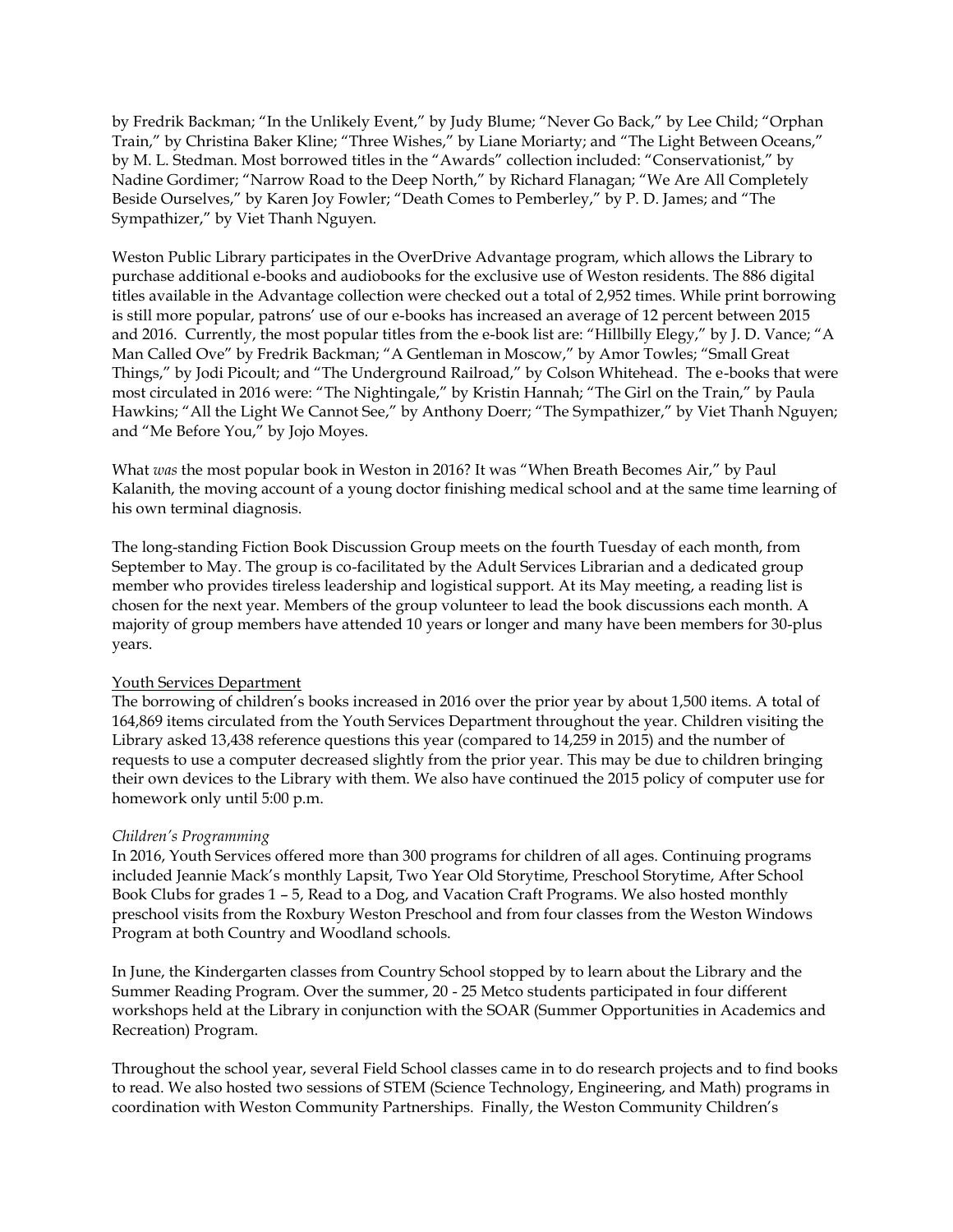Association (WCCA) came in for several group storytimes. The WCCA also sponsored Library Week and Book Week, with author visits, storytimes, and a puppet show.



*Learning about aerodynamic force during ScienceTellers Dragons & Dreams, one of the Science Saturday programs* 

This year, we started a new Science Saturday program, which ran during the school year on the second Saturday of the month. Some of the programs we sponsored were "Che-Mystery," "Watts Up," "Walloping Weather," "Matter of Fact," and "Space Travel" from Mad Science of Greater Boston, and "Dragons and Dreams" from Sciencetellers. Ed the Wizard came in to do a Halloween program, which was co-sponsored by the Weston Cultural Council. We also had a spring and fall session of Toddler Signing, with Sheryl White of BabyKneads. We started an evening Pajama Storytime once a month in the fall, for families with kids ages four to seven. Our fall topics were Family and Friends, Nature, and Imagination.

Popular programs for teens this year included several workshops for college preparation, two watercolor workshops, a talk on teen resiliency, a robotics class, and two 3D printing workshops.

During the summer, we also had a range of different programs and crafts for everyone, including: Kidstock Theater; Jungle Jim; The Museum of Science Traveling Programs with Reptiles and Super Cold Science; Jedi Jim; and workshops for watercolors, stained glass, and 3D printing. In our Craft Room, projects included: Olympic bracelets; marshmallow shooters; sports pennants; bubble paintings; and sports Frisbees.

This fall, we replaced the table tops in the Craft Room. The previous table tops dated back to the original 1995 building, and were covered with glitter and grit. The new kiwi-colored tables really brighten up the room.

#### *Summer Reading Program*

This year, the Massachusetts Library System, the organization that manages the Summer Reading Program, introduced a new online tool for registration and reading tracking. Now, instead of just counting books and/or minutes, participants in all three reading groups (Preschoolers, Elementary Readers, and Teens) could also complete reading challenges for prizes. Some of those challenges included creating things, taking photographs of reading endeavors, and writing reports on what was read. We had over 70 different challenges in all and kids could continue to count their time reading. In order to help coach our readers and parents through the new database, we created a series of short commercials explaining the process.

By the end of the summer, 363 children had registered and 295 finished the programs. The Young Readers category had 46 preschoolers who read 1,288 books; the Reading Program category had 204 children who completed 716 challenges and read for 214,008 minutes; and the Teen Program category had 45 teens that read 367 books and completed 140 challenges. Our big prize of the summer was a Kindle e-reader, which was won by Lucie Watkins. Our Guessing Jars this summer contained bubble gum (and prizes), and were guessed by Zachary Kano and Ari Pulsone.

#### Reference Department

The Reference Department is staffed by a small team of dedicated and enthusiastic librarians whose responsibilities are wide-ranging: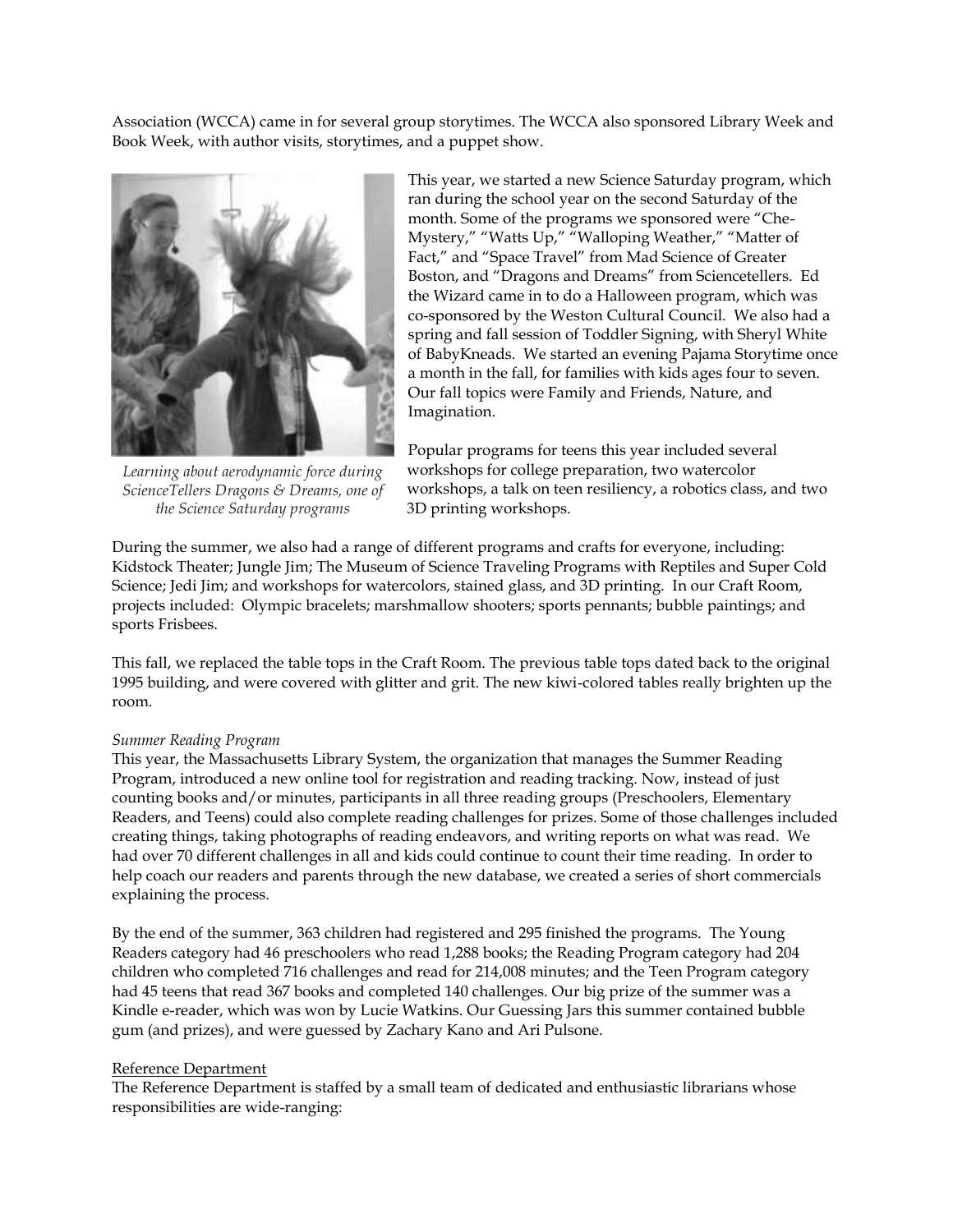- responding to both routine questions and providing research assistance;
- instructing patrons in the use of electronic resources;
- helping people to select books, movies and audiobooks;
- managing museum passes;
- facilitating interlibrary loan service;
- planning programs for adults;
- designing marketing materials and research aids;
- creating displays;
- assisting with collection development;
- engaging in outreach efforts; and
- proctoring exams

This year our team responded to nearly 12,000 queries across the desk, via telephone, email and in offdesk consultation.

In response to current trends in library services, our team has been conducting an ongoing evaluation of books in the reference collection. As patrons increasingly find the information they need using web-based resources, the use of these books has declined. Over the last few years those titles considered to be standard and authoritative were mostly reassigned to the circulating stacks. Infrequently used reference books and those superseded by electronic resources were withdrawn. Gradually, the configuration of the Department has changed. Only two of the six original shelving units remain and these are now used to highlight foreign language materials and a new collection of titles by local authors. Over and above that, the reference area has been further renewed by the addition of study space, which, as was demonstrated by the 13 percent increase in study room reservations, is much appreciated by patrons.

To complement current database offerings, the Library's collection was enhanced by the addition of the following resources: the popular ConsumerReports.org guides patrons in search of the best choices in products; Lynda.com teaches business, software, technology and creative skills; and lastly, the renowned Oxford English Dictionary is accessible through an easy to use interface. Brochures were created to publicize these resources. Tracking of reference transactions was improved with the implementation of an excellent web-based service called Gimlet. Staff is now able to create a knowledge base of questions and answers and pull a variety of reports that can be used to improve library services.

In the changing landscape of reference services one aspect that continues to expand is readers' advisory services. Our librarians use a range of approaches to help patrons identify materials that will appeal to their interests:

- At the front entrance, patrons entering the Library are welcomed with varying displays featuring an endless array of topics
- Readers wanting to talk about books can join the conversation at the non-fiction book group, which met nine times in 2016 with a total of 91 participants
- A video segment called "Check it Out!" filmed by the Weston Media Center offers suggestions of book titles that staff have enjoyed
- "In the News" is a flyer prepared twice a month to connect interesting news and popular culture events to library resources
- The Library's book blog "FeastonBooks" added 51 new posts this year and reported 1,093 views this year

With funding from the Friends of the Weston Public Library, the Reference Department coordinated a variety of programs for adults throughout the year, including:

- Poetry Rhythm and Rhymes;
- Creative Writing for Fun;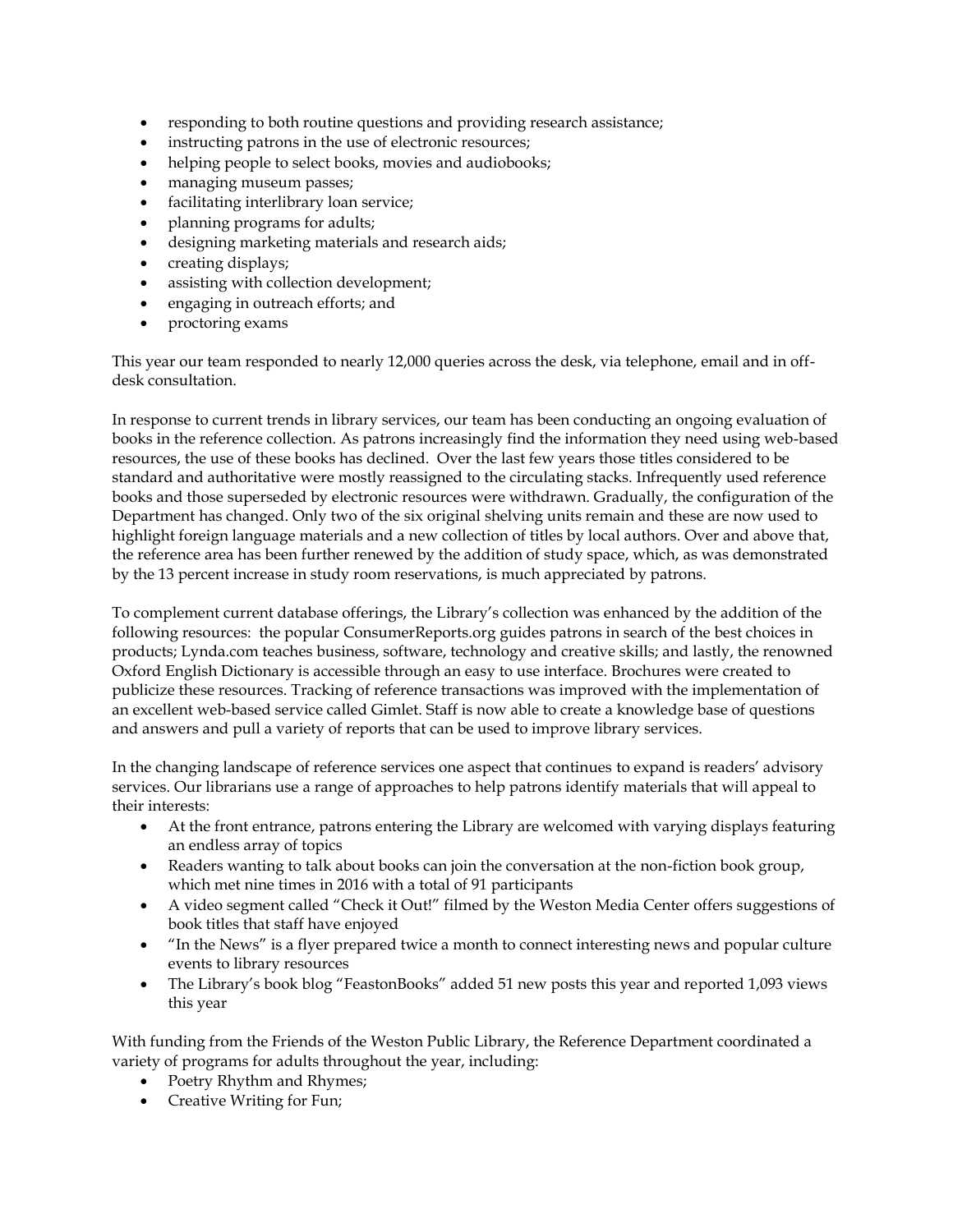- How to Catch a Story;
- A Visit from E. A. Poe;
- Foraging for Wild Edibles;
- English as a Second Language tutoring and English as a Second Language Conversation Groups;
- Great Operatic Divas;
- Knitting with Iris;
- Feasting from Our Local Farms;
- Armenian Cooking;
- Crochet for Beginners; What is Zentangle?;
- Enjoy Fantastic Foliage; and
- the Financial Planning series

A total of 1,467 people attended 475 programs coordinated by the Reference team.

## Local History Room

The staff of the Local History Room, which is supported by the Friends of the Weston Public Library, assists library patrons in their Weston historical and genealogical research pursuits. During the year, 150 queries were answered. These searches ranged in complexity from topics discussed at Town Meeting such as the Case Campus, the Josiah Smith Tavern, Lamson Park, the Old Library, and the Weston Rail Trail to the genealogy of families in Weston from the 1600s to the present.

In addition, the Local History Librarian continues to work with the Weston Public Schools and the Weston Historical Society. A presentation in May on the "Green Books" of the Hillcrest Gardens, which was operated by Marion R. Case from 1910-1940, was attended by 60 students and their teachers from the Field School. The students were working on a project on the history of the Field School, which is located on land formerly owned by the Case family.

The Weston Historical Society continued to showcase its vast collection of artifacts from Weston's history, which included displays entitled "Cold War Preparedness in Weston" and "The History of the First Parish Friendly Society."

A new section for Local Authors has recently been placed just outside the Local History Room. The books include adult and children's titles, from poetry to prose, from fiction to non-fiction. You are welcome to peruse the authors from Amadon to Wood and titles from "Avelinda" to "Wedgewood."

### Technical Services Department

In 2016, approximately 12,266 new items were added to the library collection. Technical Services is responsible for the physical processing and creation of item records in its electronic management system for most of these items. Physically processing an item entails preparing it to go on the shelf by adding a spine label with a call number, adding a barcode and radio-frequency identification (RFID) tag, and attaching any corresponding stickers. Creating an item record is the mechanism for adding the item into the Library's computer system so that it can be found by patrons searching for it.

Items added to the collection this year were:

- $\bullet$  7.861 books
- $\bullet$  871 DVDs
- 379 books on CD
- 393 music CDs
- 428 Overdrive Advantage e-books and Audiobooks
- 128 Playaway Audio
- 13 Playaway Views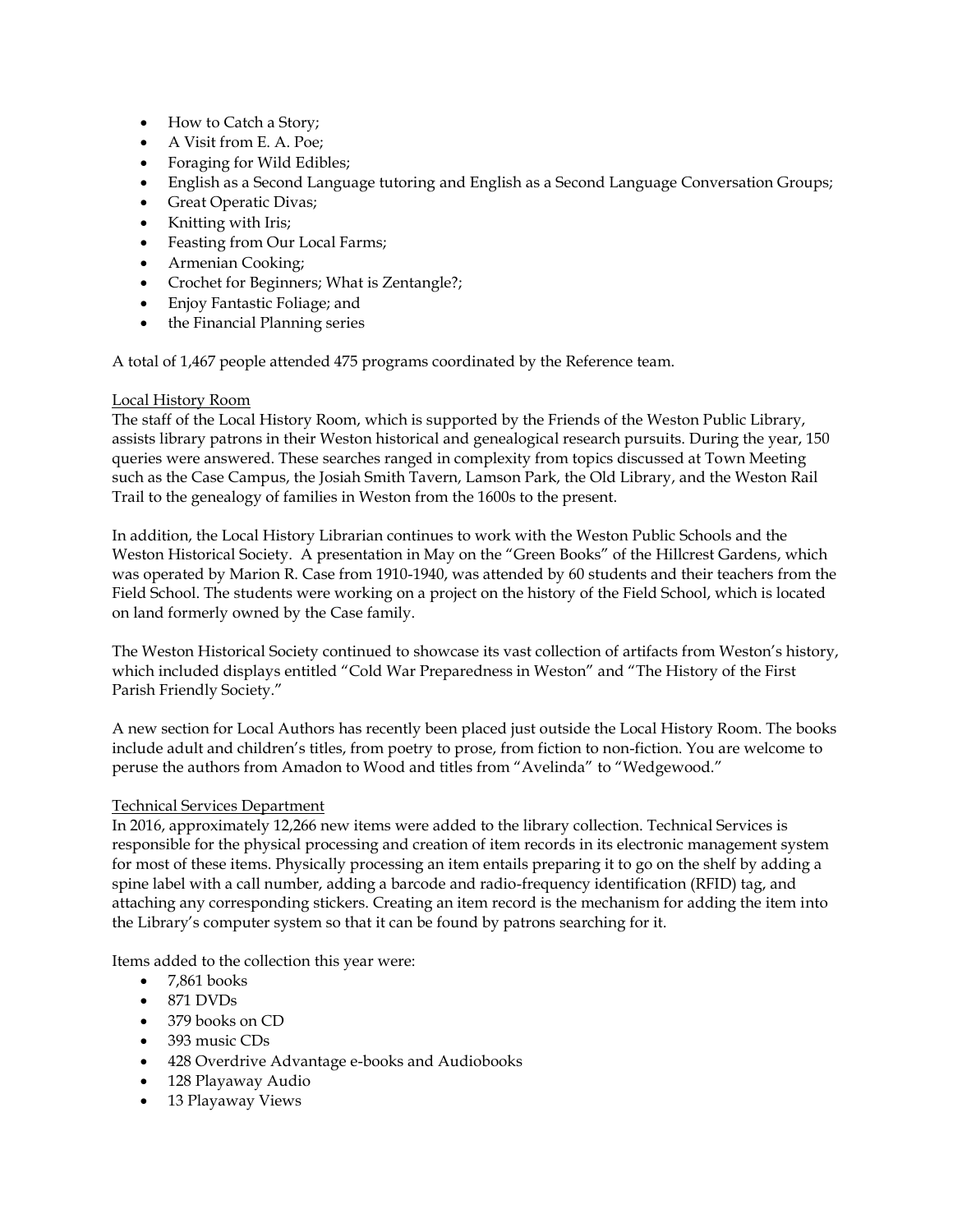- 12 Playaway Tablets
- 2,181 magazine issues for which item records were created by the Adult Circulation and Youth Services Departments



*#bookfacefriday - a popular posting on Instagram this year where staff members' faces were blended with book covers*

The Technical Services Department manages the appearance of items in the collection. In 2016, call number prefixes for fiction (books, large print and media) were changed from MYS, SCI, ROM, FAN and FIC abbreviations to FICTION in order to make the call numbers less confusing. Mysteries and other genres receive stickers on their spines to aid with identifying them when paging or shelving a book. Adult paperbacks now have a call number prefix PBK instead of PB at the end.

Technical Services staff created many clever and fun displays during the year. Some of the most notable were: staff suggestions, which included bookmarks with the reason why it was a favorite book; National Preparedness Month; National Library Month (including banned books); books with captivating covers; and a display entitled "Intrigued by the first line?" that featured books hidden in paper bags showing only a typed card with the book's opening line. Weston Library also joined Instagram in 2016 and

shared photos of displays in addition to other inviting aspects of the Library. One hashtag trend that was a big success was "#bookfacefriday," which blended staff members' faces and book covers.

The Interlude program has become a perennial favorite and a welcome respite in cold winter months. A giant crossword puzzle was mounted to cardboard and added to the reading room. Also added was a jigsaw puzzle challenge.

# Arts and Exhibitions Committee

The mission of the Arts and Exhibition Committee is to include an ongoing rotation of art at the Library by inviting local artists to show their work in the gallery each month. One Library Trustee serves on the committee alongside these dedicated volunteers. The gallery space is continually booked throughout the year, with the exception of the month of August. Artists selected in 2016 were: George Taylor; Swapan Jha; Miranda Updike; Beverly Foster; Fan Xue Hua; Nancy Walton; Angela Turner; Louis Pingitore; Tim Masters; and Catherine Doocy. The addition of beautiful art each month offers innumerable benefit to the library community. For example, a classroom teacher from Field School brings students to the gallery to spark their imaginations for poetry writing.

# The Friends of the Weston Public Library

Additional funding for activities and events, which may not be otherwise funded, is provided for by the Friends in order to enrich the Library and the community.

Throughout the year, the Programs Committee has sponsored several interesting programs. Popular programs this year included the "Fashions of Downton Abbey," which was a presentation made by fashion historian Karen Antonowicz, a talk by animal behaviorist Ray McSoley, and a book signing with local author Ted Reinstein for his book documenting famous New England feuds. The committee seeks programs that are diverse and appeal to various age groups.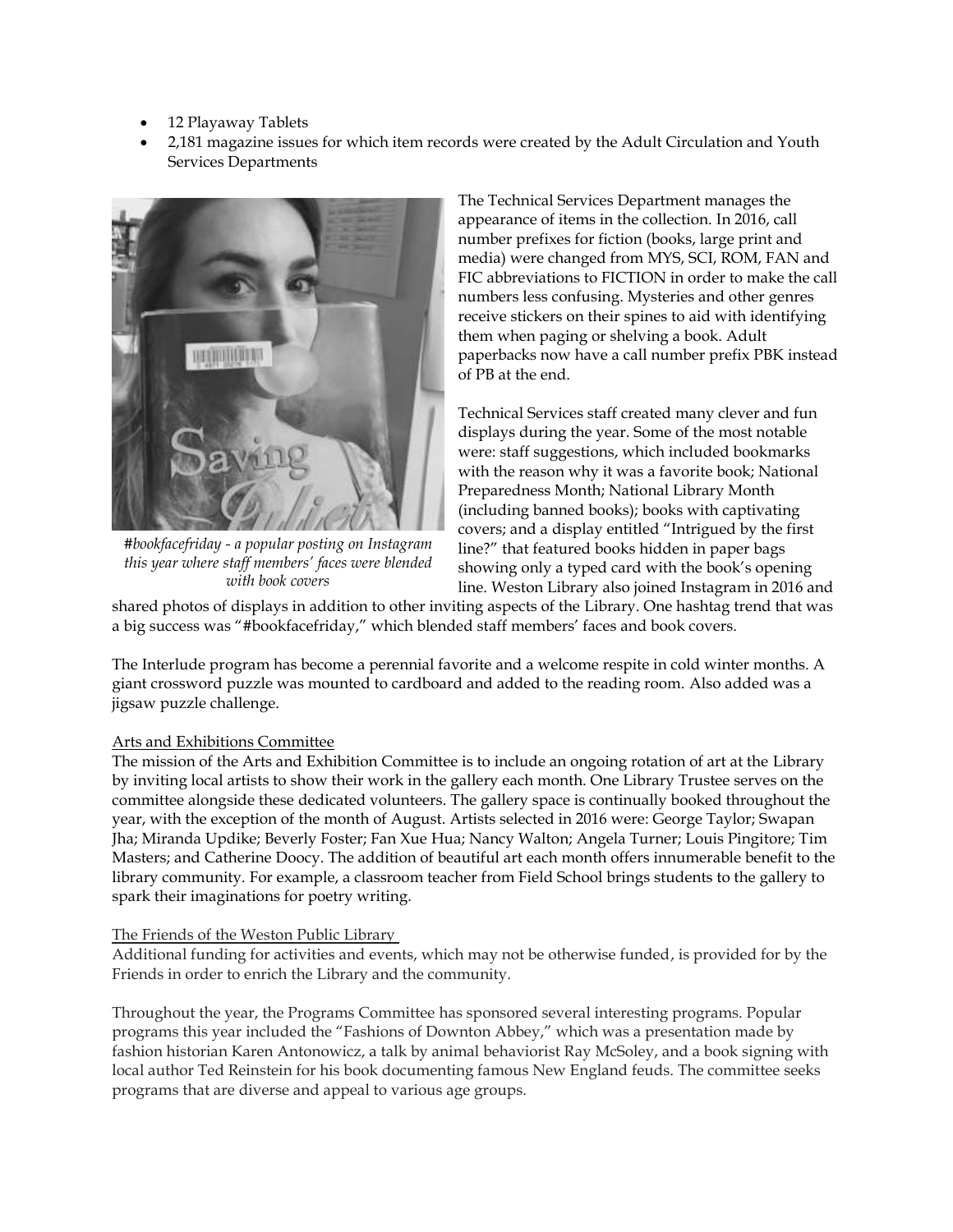The Music Committee hosted over 10 world class concerts in the Library, which included performances by pianist Igor Lovchinsky, the Weston Wind Quintet, and the Ancient Mariners Dixieland Band. All performances were very well attended by residents from Weston and surrounding towns. The all-day community celebration, MusicFest, has been going strong for more than a decade. In 2016, it was held on



*Art exhibit at the Library inspires poetry writing*

the second Saturday in May and musicians of all ages signed up to perform recitals.

In spring, the Hospitality Committee hosted the annual staff luncheon. Refreshments and goodie bags were provided by the Friends. This annual event fosters a relaxed atmosphere for library staff, the Friends, and guests to mingle.

The Newsletter Committee published three newsletters last year, one in the fall, winter and spring. Newsletters are sent electronically to our members and print copies are made available at the Library for everyone.

The Friends continued to sponsor passes to Boston-area museums and this year a pass to the House of Seven Gables was added. Passes are available to everyone in the community and surrounding towns.

The Annual Book and Bake Sale were held in early November and was well attended and appreciated by the community. The book cart continues to be popular and internet sales have been very strong. In June, a one-day book sale was held to kick off the Summer Reading Program.

In 2016, a solar charging bench was given to the Library as a gift to commemorate the Friends' 50th Anniversary. The bench allows patrons to charge their phone or tablet while relaxing on the Library grounds. The Friends also continued to support the Library in other ways, by funding children's summer reading programs, adult programs, CDs, DVDs, and more. We are very thankful to our 400-plus members, book donors, and board and committee members for their continued commitment and support.

# Weston Art and Innovation Center - a Branch of the Weston Public Library

In December of 2015, the Josiah Smith Tavern and Old Library Working Group presented its unanimous support for the Weston Art and Innovation Center (WAIC) proposal to renovate and refit the Old Library as a community center for the arts, fabrication, and learning. Upon the news, the Board of Library Trustees formed the Weston Art and Innovation Center Advisory Board, a sub-committee of the Trustees, to move the project through Town Meetings and to develop the programming for this new venture.

The Advisory Board, established in January, accomplished the following during the year:

- Held three "informational teas" at the Library, two town-wide forums, and hosted an open house in the Old Library
- Presented to various Town government committees and community organizations, including the Council on Aging, the League of Women Voters, the Finance Committee, the Recreation Commission, the Traffic and Sidewalk Committee, the First Parish Church and the St. Julia Church
- Distributed a town-wide survey to gauge the type of programming that would be of most interest to residents
- Established a website, a Facebook page, and a monthly e-newsletter, and published several articles in the Town Crier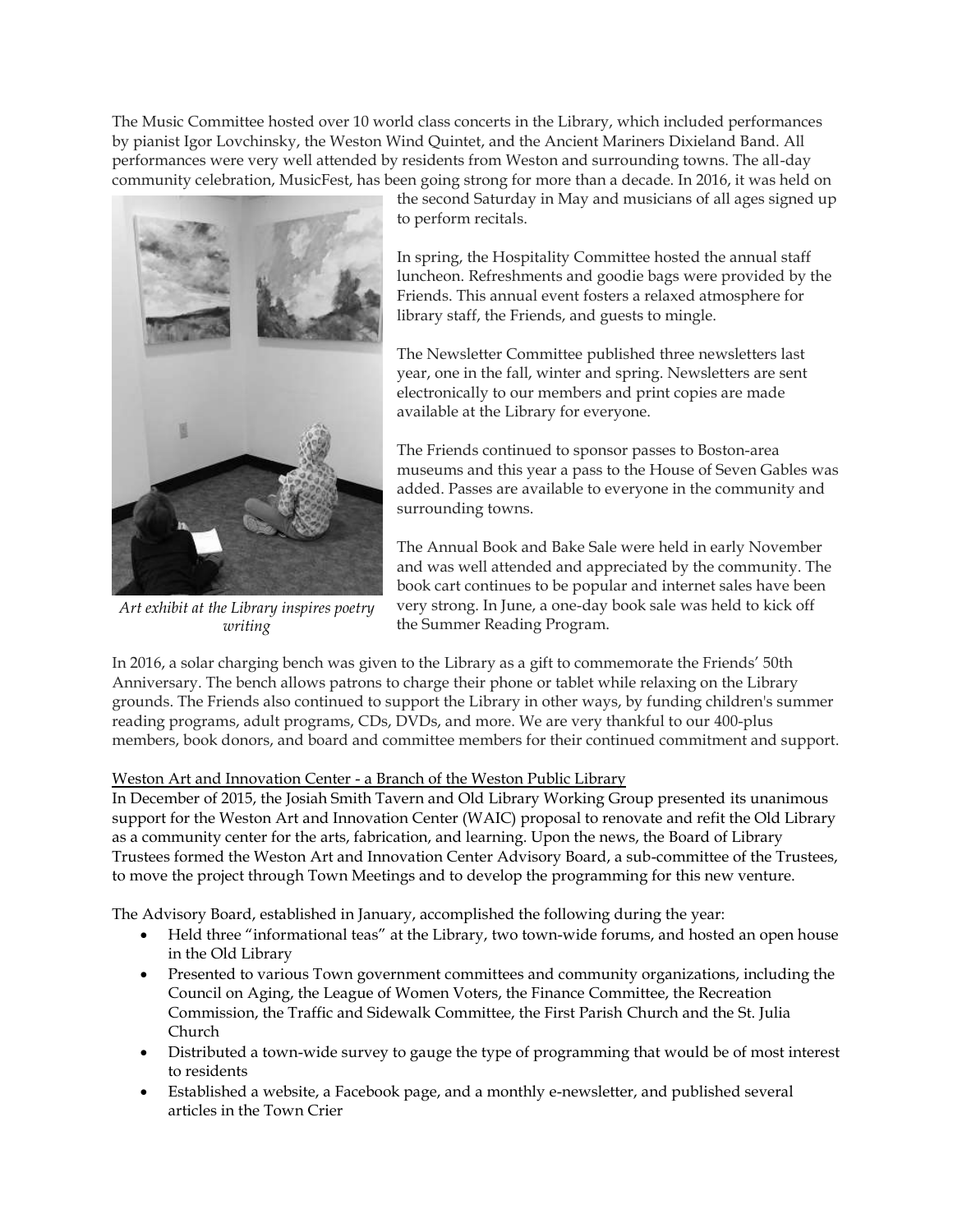- Hosted seven art or technology events in Town
- Visited several art centers and makerspaces in the MetroWest area, including the New Art Center in Newton, the HATCH in Watertown, the Artisans' Asylum in Somerville, the Umbrella in Concord, the Framingham Makerspace, and the Lexington Arts and Crafts Society



*One of the first WAIC events was held at Spring Fling, where muralist and illustrator Ben Jundanian was invited to showcase his talent by creating a mural that reflects the Town of Weston. Artists of all ages and abilities were invited to add their images to the mural as it evolved and grew over the course of the event*

Annual Town Meeting overwhelmingly approved the Weston Art and Innovation Center proposal in May by voting for the use of Community Preservation Act funds for the design and engineering drawings. In June, the Permanent Building Committee began working with the Advisory Board on the request for proposals for designer services for the adaptive re-use and renovation of the Old Library. A design firm was selected out of 14 responses. The Advisory Board will be working towards the construction fund request, anticipated for the 2017 fall Special Town Meeting.

# 2016 Board of Library Trustees

| Elected by the Voters    |      |                  |      |
|--------------------------|------|------------------|------|
| Doris A. Sullivan, Chair | 2019 | Denise Mosher    | 2018 |
| Joel Angiolillo          | 2018 | Joseph W. Mullin | 2017 |
| Emily Hutcheson          | 2019 | Julie Panagakos  | 2017 |

#### Weston Art and Innovation Advisory Board

| Appointed by the Trustees |                            |
|---------------------------|----------------------------|
| Joel Angiolillo           | John Sallay                |
| Cecily Cassum             | John Thompson              |
| Gloria Cole               | Adam Wisnia                |
| Lee McCanne               | Susan Brennan, ex officio  |
| Nicole Mordecai           | Diane Butt, ex officio     |
| <b>Audrey Pepper</b>      | Doris Sullivan, ex officio |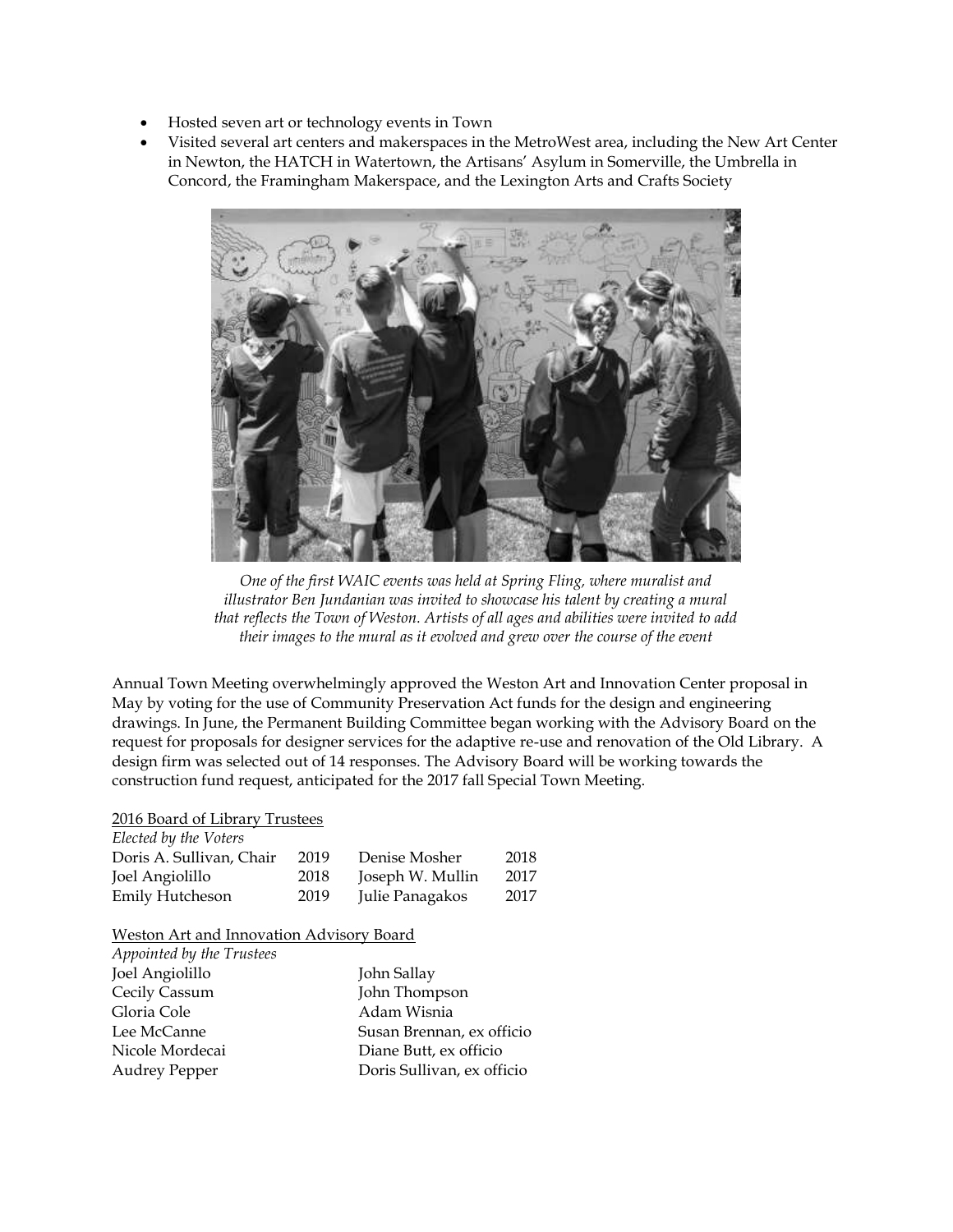#### **REPORT OF THE RECREATION DEPARTMENT**

The Recreation Department had yet another busy year in 2016 with its core programming efforts remaining consistent with years' past and the various summer camps and Memorial Pool topping the lists. New programs for adults that were geared toward increasing physical activity were well received, as well. Three renovation and construction projects of varying sizes took place and funding was secured for capital upgrades to Memorial Pool. The Recreation Commission also partnered with the Conservation Commission on two land preservation efforts that will have long-term positive impacts for the Town.

Adult programming gained positive participation in some new and exciting programs. In the spring, Weston Recreation partnered with Marathon Sports in Wellesley to host a successful 5 kilometer (3.1 mile) training program, helping many participants complete the Run for Lovelane 5k road race in June. An adult, 3 vs. 3 basketball tournament was also met with great enthusiasm, and rivalries have developed for future tournaments. In total, 278 adults registered and participated in at least one organized program with many doing multiple programs.

Hipstitch sewing classes and many, wildly popular Lego classes were added to our after-school youth programming, and our single-event baking and cooking workshops regained in popularity. Also, our standard popular classes such as Make-It Bake-It Take-It, Gymnastics, and Super-Sports continued to fill to capacity with new and returning participants. Over the course of the year, we enrolled and entertained 1,372 participants in our preschool and youth workshop programs.

The Red Waves Swim Team had the same coaching staff return for the third year in a row and participation greatly increased. The team had 143 swimmers, which is 47 more over the 2015 season for an increase of 48 percent. With its emphasis on participation and inclusion, Weston parents continued to choose Red Waves over other more-competitive programs. Children on Red Waves, in turn, graduate to the nationally-ranked Weston High School team Red Tide.



*Camp Outer Limits and KWEST campers on a whitewater rafting field trip*

The Memorial Pool enjoyed a sunny summer with many enthusiastic swimmers. The pool had a total of 19,471 visits with more than 500 children taking part in group or camp swimming lessons. The staff hosted 11 family-fun special pool events, including the Annual July 4th Celebration, a Caribbean Cruisethemed event, complete with a poolside ice cream sundae buffet, and a Star Wars Day featuring a poolside Jedi Training Class. The Recreation Department partnered with SOAR (Summer Opportunities in Academics and Recreation), again, to offer swim lessons for the children involved with the Metco Summer program.

Summer Camps were highly successful and more fun than ever this year. We had 1,563 campers enrolled during our six-week sessions, which was an increase of three campers over 2015. We offered the important Counselor in Training (CIT) program, again, which teaches Weston teens the skills needed to be future camp counselors. The biggest field trip of the summer was particularly well-received. KWEST and Outer Limits ventured to the Berkshires and had the adventure of a life time with a tree-top roller coaster zip line and a half day of white water rafting. KWEST and Outer Limits also had the crazy camp sleepover with 42 campers who spent the night in the Community Center and enjoyed ice cream sundaes, games and movies galore. Our younger campers in ABC and Adventure had a great time with the kids' carnival complete with candy, popcorn, bounce houses, and traditional carnival games. Color Games was the most popular week at camp and included the triathlon, favorite color day, and original chants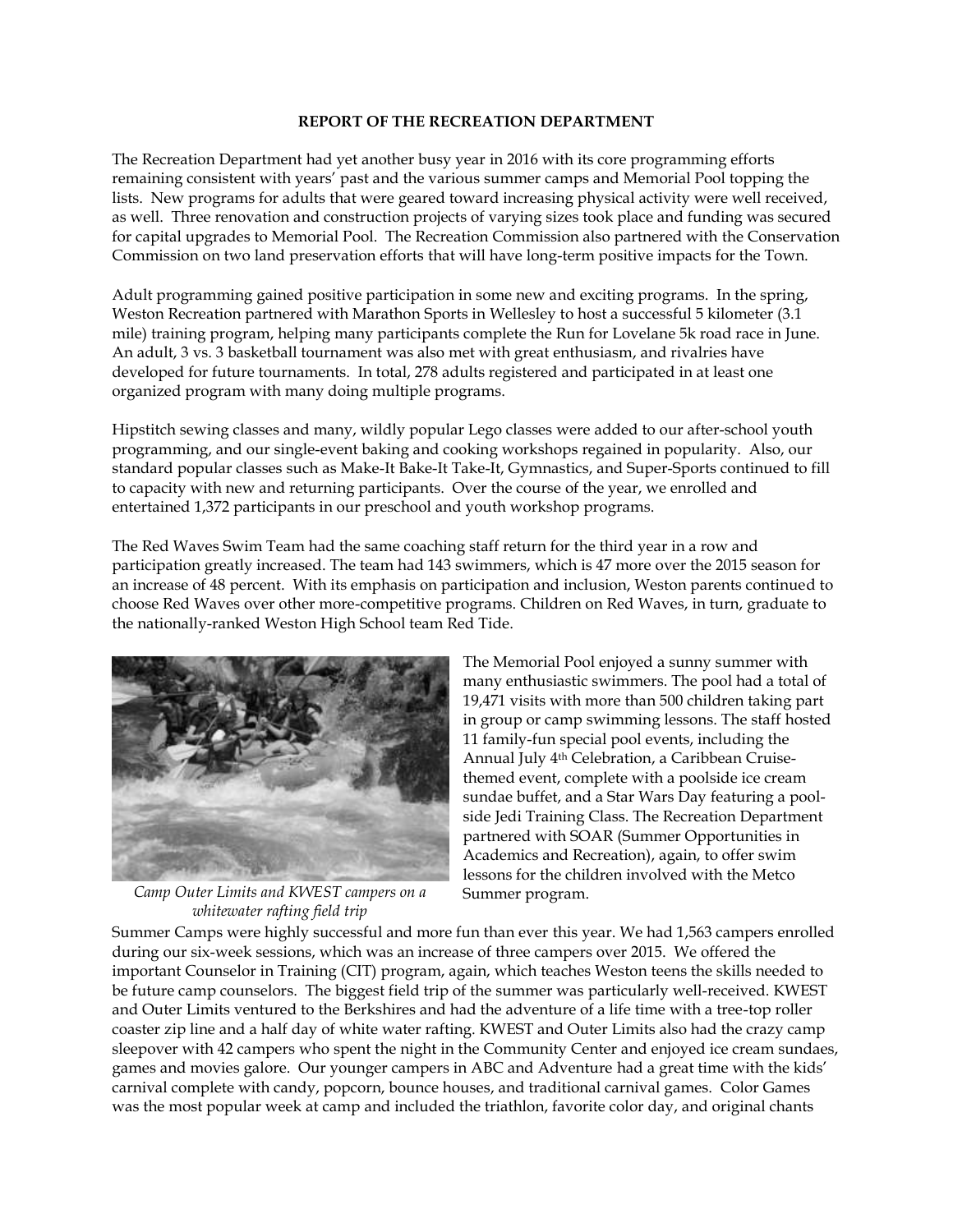and cheers. This summer, we added electronic medical forms, which made it easier for parents, guardians and staff to ensure all camper information is current and correct on site and especially for times when campers are off site on field trips.

The Recreation Department continued its tradition of partnering with Weston Public Schools to offer another Junior Broadway production. This year, "The Lion King" was performed by  $5<sup>th</sup>$  grade students and directed by high school students. More than \$8,000 was raised through ticket sales, program advertisements and concession sales for the Make-A-Wish Foundation.



*Jedi Training at the Memorial Pool*

Finally, the Recreation Department continued its tradition of offering free community events, including the Spring Egg Hunt, the September 11th Memorial Flag Display, and the Summer Concert Series. The egg hunt and flag display brought larger-than-usual turnouts, while the weekly concerts continued to be a hit. The memorial flag display received an endowment donation from two anonymous Weston families, which will ensure that this tradition continues for many more years.

The Recreation Department staff consists of seven full-time employees who are assisted by many dedicated part-time and seasonal staff. Regular trainings are conducted with all staff members in accordance with the laws and codes for their jobs and also to ensure a positive environment for all Recreation Department participants.

The budget for fiscal year 2016 was \$1,504,797 and was offset by \$1,034,053 in revenue. An additional \$485,521 came from the tax levy and revenues in the Town's general funds. The difference of \$14,777 was transferred to the Retained Earnings account. The Community Center continued to be a popular place for events and functions. The primary function hall commonly referred to as the Great Room was rented a total of 23 times and classroom space was rented out a total of 10 times for meetings and smaller birthday parties. The building rental revenue for fiscal 2016 was \$16,791. The Community Center is used by various community groups at minimal charge on a monthly basis. The groups that use the Community Center most often are Weston Little League Baseball, Weston Youth Lacrosse, Land's Sake Board of Directors, Wayland/Weston Rowing Association, Weston Community Children's Association (WCCA), and the Weston Dad's Foundation.

Capital projects included a renovation at Burt Field, the creation of safety steps at the College Pond skating area, and the beginning of playground construction at Lamson Park. The Burt Field project was initiated by the Recreation Master Plan Steering Committee under the direction of the Recreation Director; more details can be found in that committee's report. Access to the ice skating area at College Pond was improved dramatically with appreciation to Weston Boy Scout Michael McLoughlin who took this on as his Eagle Scout project. With the help of his family and Weston Boy Scout Troop 157, Michael designed and built a natural-looking stairway made of wood and crushed stone and consisting of 14 steps in total to replace the trail that was suffering from extensive erosion. Lastly, the building of a new playground at Lamson Park began with great attention. A public effort in the form of a petitioned Special Town Meeting held in February was called in order to move the playground to Case Estates. This petitioned warrant article failed and resulted in the Recreation Commission moving forward in approving a smaller design and layout. Construction began in the fall only to be halted due to the discovery of ash during excavation. The soil test confirmed lead, arsenic and other contaminants consistent with coal ash. Though the contamination levels were within an exemption range, they were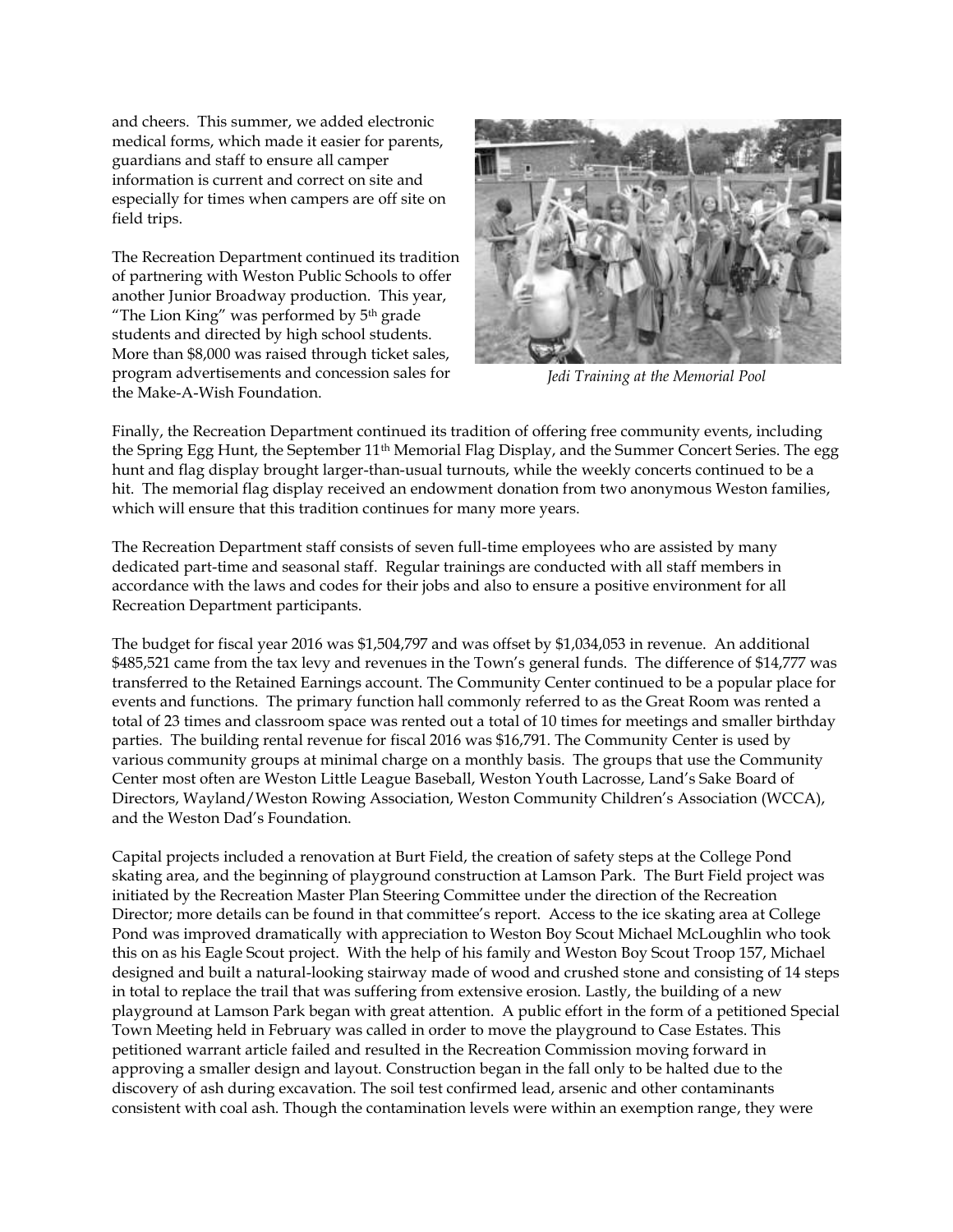reported and remediation efforts were started in order to keep the process transparent. It is expected that the soil will be remediated and the playground completed in 2017.

At November Special Town Meeting, the Recreation Department received \$120,000 in capital funds to conduct capital repairs to the swimming pool, including upgraded electrical work, concrete repair, well repair, roof replacement on the filter house, and replacement of a removable staircase needed for accessibility. This Town Meeting also approved the request to increase the size of the Recreation Commission from six to seven members.

The Recreation Commission partnered with the Conservation Commission on two land protection initiatives. Ownership of both the Cat Rock and Burt Field properties were transferred to the Conservation to guarantee



*Weston Red Waves had a terrific season this year with lots of great talent gearing up for the Red Tide*

protection as open space, also known as Article 97 protection. A Memorandum of Understanding was developed to identify the Recreation Commission as the managing authority over a specific area of each property, which includes the existing ballfields. The Recreation Commission has also maintained authority to investigate further development for recreational purposes within these specific areas.

2016 Recreation Commission Members

| Elected by the voters   |      |                    |      |
|-------------------------|------|--------------------|------|
| Matthew Schulman, Chair | 2019 | Elly D. Pendergast | 2017 |
| Michelle Callanan       | 2018 | Victoria A. Whalen | 2019 |
| Franz Loeber            | 2018 | Xinsheng Zhu       | 2017 |